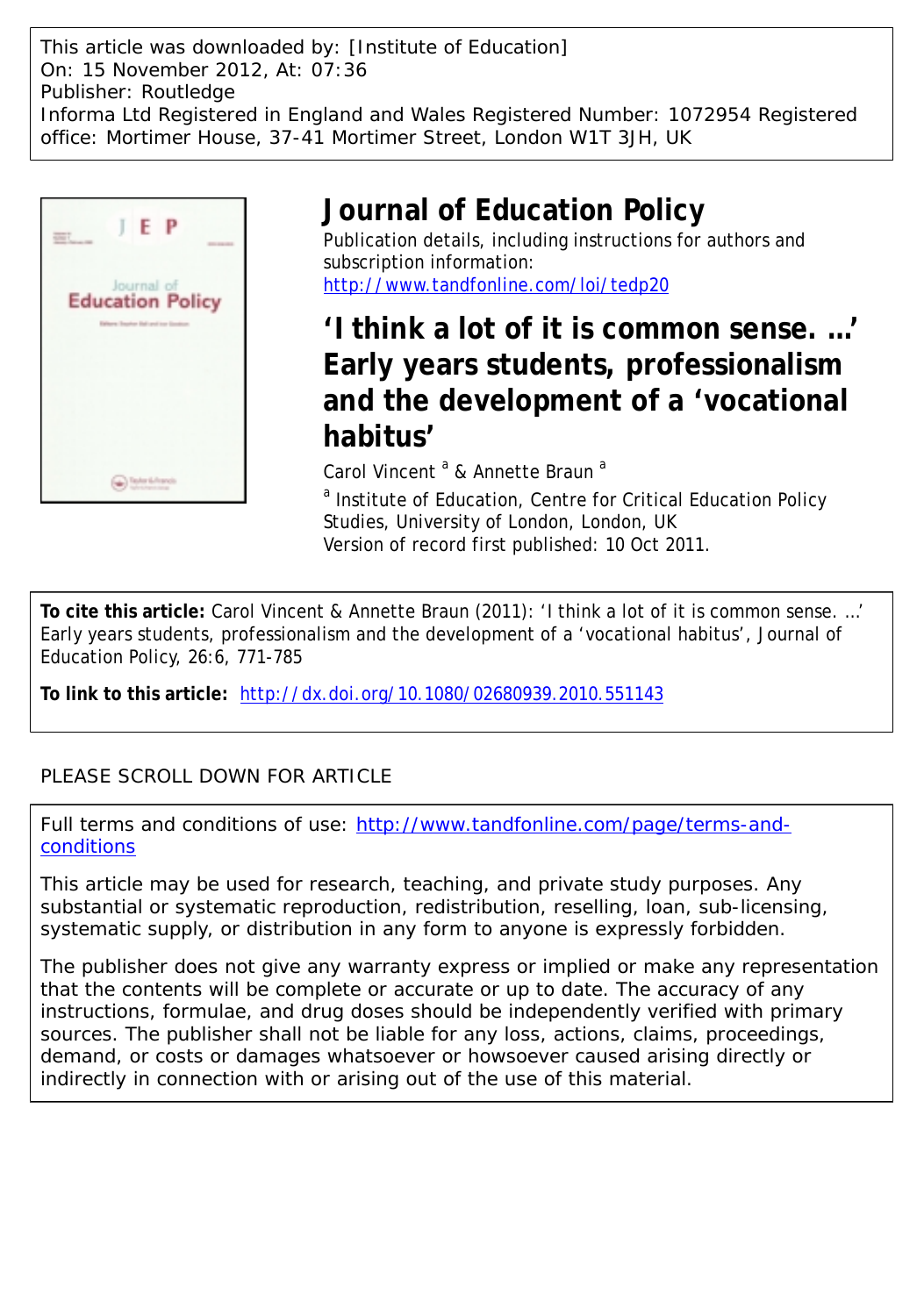# 'I think a lot of it is common sense. ...' Early years students, professionalism and the development of a 'vocational habitus'

Carol Vincent \* and Annette Braun

Institute of Education, Centre for Critical Education Policy Studies, University of London, London, UK

(Received 29 November 2010; final version received 17 December 2010)

This paper reports on research from a small-scale project investigating the vocational training of students in Early Childhood Education and Care (ECEC) in England. We draw on data from interviews with 42 students and five tutors in order to explore the students' understandings of professionalism in early years. In the paper, we discuss first, the then Labour Government's drive to 'professionalise' the workforce and second, critically analyse the concept of professionalism, drawing on sociological literature. We then turn to the data, and argue that students' understandings of professionalism are limited to generic understandings of 'professional' behaviour (reliability, politeness, punctuality and so on). The idea of their occupation being a repository of a particular knowledge and skills set is undercut by the students' emphasis on work with young children being largely a matter of 'common sense'. Our fourth point is to highlight the processes by which students are inducted into a respectable and responsible carer identity, as illustrated by an emphasis on clothes and appearance. We conclude that the version of professionalism offered to students training at this level is highly constrained, and discuss the implications of this.

Keywords: gender; class; early years

# Introduction

'I think a lot of it is common sense, I kept thinking, why do I have to write this when it is common sense to do it.' (Elaine)

'Childcare is just common sense really. It is all common sense.' (Abha)

'It's common sense really, most of it.' (Kathy)

This paper reports on research from a small-scale project investigating the vocational training of students in Early Childhood Education and Care (ECEC). In this paper, we focus on examining the notion of 'being a professional', briefly exploring policy documents, and then students' and tutors' perceptions of what behaviours, attitudes and knowledge constitute being a 'professional' in ECEC. We ask additionally, are all or only some, of the varied workforce in this field, professionals?

<sup>\*</sup>Corresponding author. Email: vincent@ioe.ac.uk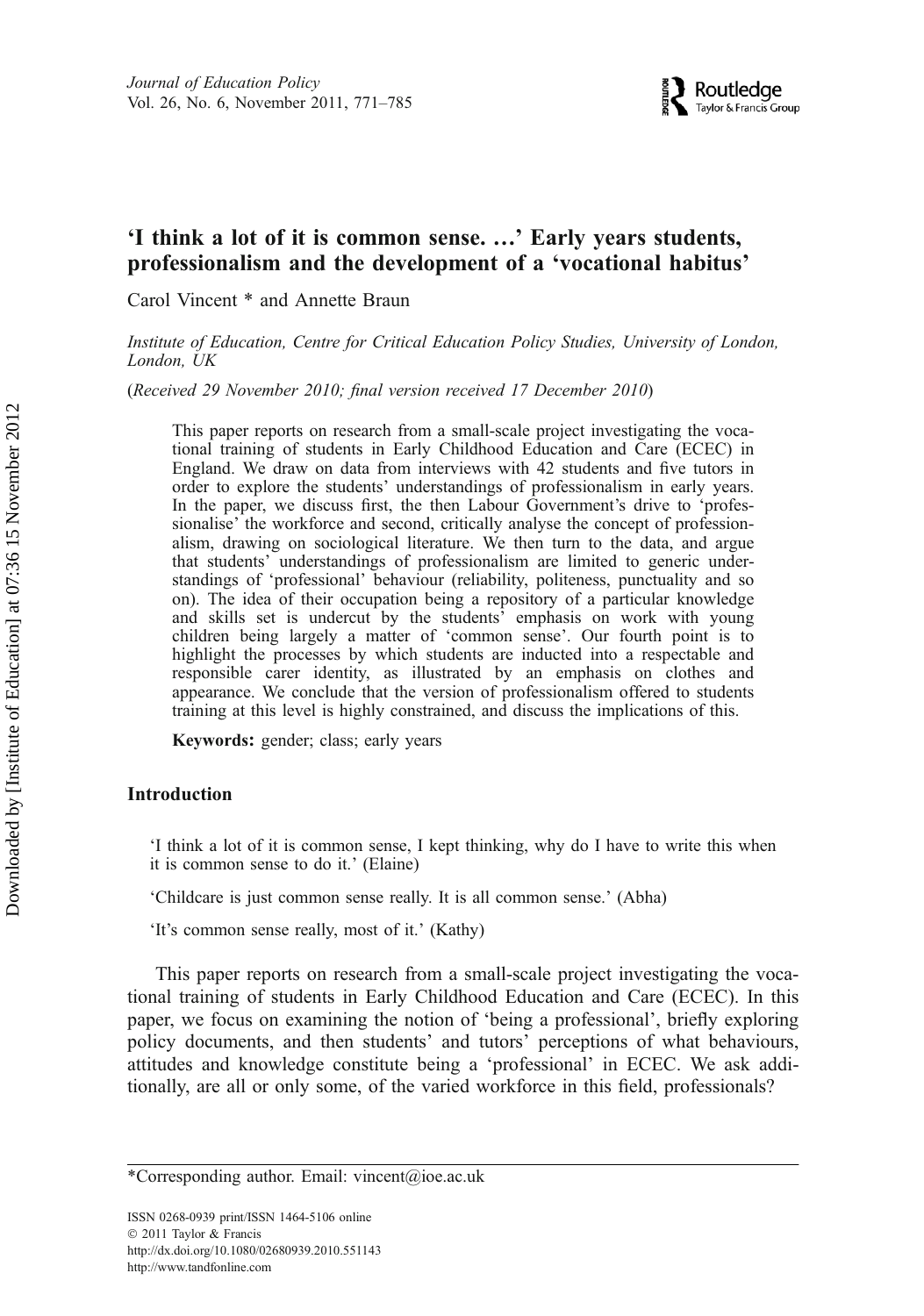# The project

The data on which we are drawing comes from interviews, completed in 2009, with 42 level 2 and level 3 students<sup>1</sup> at two different Further Education (FE) colleges. The colleges were chosen because of their strength in providing ECEC courses and their contrasting student bodies in ethnic terms. One, Westbrook, is an inner city college, located in a socially mixed area of London and serving a diverse clientele in terms of ethnicity. The second, Cedar Park, is a large college located just outside Greater London. The clientele here are more homogenous in terms of ethnicity (largely white). We conducted our initial interviews in most cases with pairs of students, who volunteered to speak to us, and chose their own partner. Our rationale was that the students (many of whom were school leavers) would be more comfortable talking with a friend present (although we did interview students alone if they signalled themselves as willing), and for the most part, they were indeed loquacious and forthcoming. We then followed up that first round of interviews with individual interviews with 18 of the students, conducted between six months and a year later than the initial interview. Out of the 42 students whom we interviewed, just three were men. The majority of the interviewees (27) were white British (see Table 1). The students' ages varied between 16 and 49 (33 were between 16 and 21). The students were mostly from working-class backgrounds, with 24 mothers (out of 42) having jobs which were either in semi-routine, routine occupations or were longterm unemployed/never worked (Table 2). With the older students, working in childcare (itself class 3), we also asked about partners' occupations.<sup>2</sup>

Data analysis began early on in the process of data collection, and with the use of both Nvivo and hand coding (using Straussian techniques, Strauss 1987), we built up a portfolio of themes and issues which was subject to continuing review and revision. This portfolio was informed by the original research questions (the first of these – on the processes of becoming a 'professional' and what that means for the values, practices and sense of identity of the students – directly feeds into this paper. The second set of questions focused on students' understandings and enactments of their relationships with children and parents). Additionally, detailed coding of the transcripts focused our attention on other themes we had not originally anticipated (e.g. the importance to the students of their success on their course as a way of reinventing themselves as 'good learners', see Vincent and Braun 2010). Careful comparisons were undertaken within the data and a fine-grained examination of particular themes, such as notions of professionalism and being 'the right person for the job' (developed here), and emotion work (see Vincent and Braun 2011), was conducted. The argument presented here was developed from the

| Table 1. | Ethnicity. |
|----------|------------|
|          |            |

|                         | Westbrook College<br>$n = 26$ | Cedar Park College<br>$n = 16$ | All students<br>$n = 42$ |
|-------------------------|-------------------------------|--------------------------------|--------------------------|
| White UK                |                               | 15                             | 27                       |
| Black African/Caribbean |                               |                                |                          |
| Asian                   |                               |                                |                          |
| Mixed race              |                               |                                |                          |
| White other             |                               |                                |                          |
| Other                   |                               |                                |                          |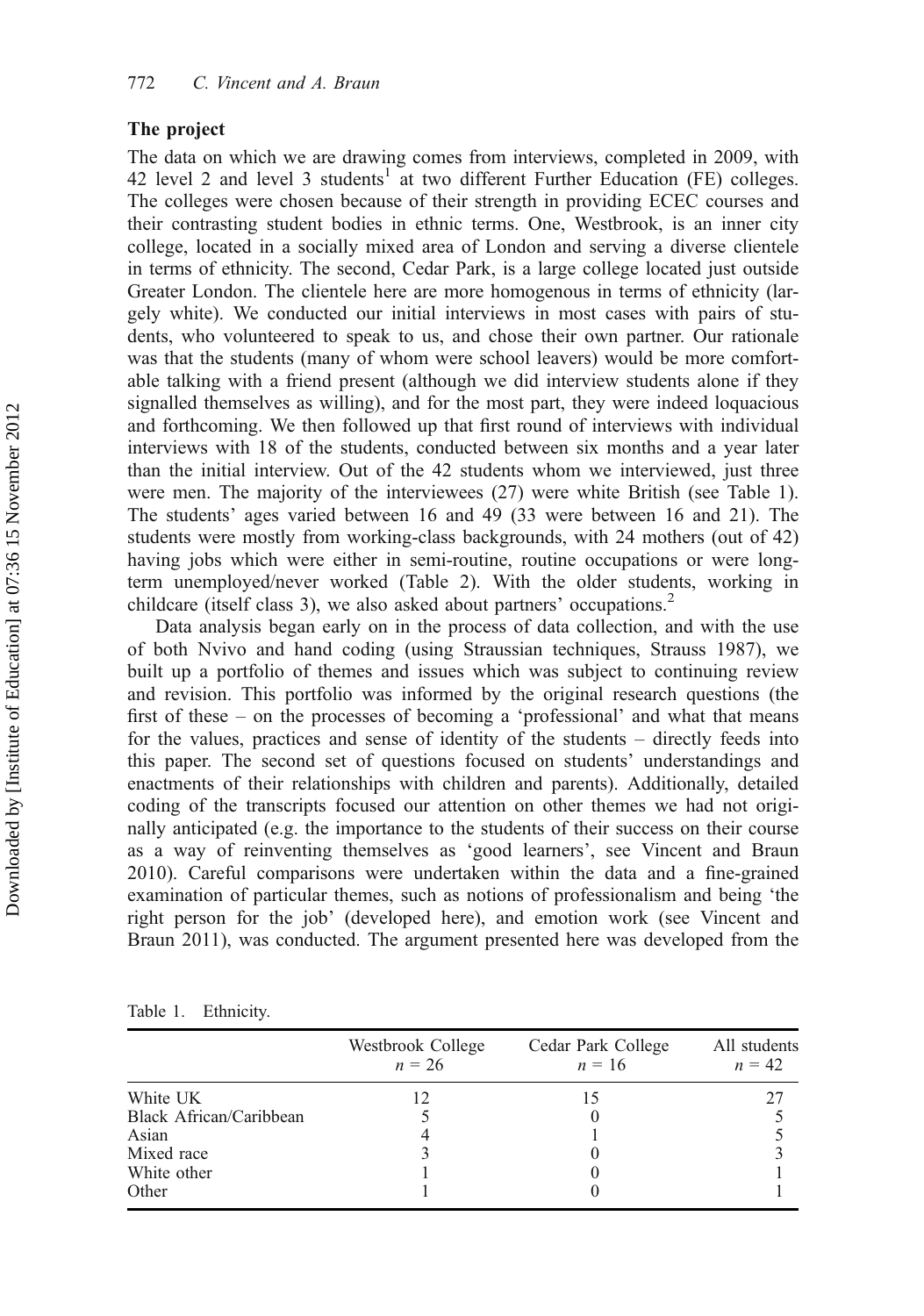| Class                                                    | <b>Mothers</b><br>$(n = 42)$ | Fathers<br>$(n = 42)$ |
|----------------------------------------------------------|------------------------------|-----------------------|
| 1.1 Large employers and higher managerial<br>occupations |                              |                       |
| 1.2 Higher professional occupations                      |                              |                       |
| 2 Lower managerial and professional occupations          |                              |                       |
| 3 Intermediate occupations                               |                              |                       |
| 4 Own account workers                                    |                              |                       |
| 5 Lower supervisory and technical occupations            |                              |                       |
| 6 Semi-routine occupations                               | 14                           |                       |
| 7 Routine occupations                                    |                              |                       |
| 8 Never worked and long-term unemployed                  |                              |                       |
| Not enough information/not known                         |                              |                       |

|  |  |  |  | Table 2. Students' social class background. |
|--|--|--|--|---------------------------------------------|
|--|--|--|--|---------------------------------------------|

data. As it is impossible to include anything like a full qualitative data-set in a paper of this length, those quotations included are representative but also illustrative. The quotations in each case stand for a whole range of other examples that were categorised within the same theme.

# Government, early years and professionalism

Our study overall focuses upon the processes by which students on childcare courses acquire, interpret and inhabit a 'vocational habitus' (Colley et al. 2003). Vocational habitus refers to 'a powerful aspect of the vocational culture: the combination of idealised and realised dispositions to which students must orient themselves in order to become 'the right person for the job' (Colley 2006, 25). In this paper, we consider what version, if any, of professionalism contributes to the students' vocational habitus. The focus of our study on students, rather than experienced workers, serves to differentiate it from much of the existing research on practitioners' understandings of professionalism (e.g. Kinos 2008; Osgood 2008). However, we also accept that the students' views may change as they get older and (perhaps) more embedded in their working identities, and as they experience different work settings and further training and development.

Urban (2008), writing about OECD countries, notes that there has been an increased governmental focus in recent years on early years provision, driven by a common concern to encourage women into the labour market and enhance economic competitiveness. The concern about increasing the amount of early years provision is generally coupled with a recognition that provision has to be of good quality.<sup>3</sup> In order to try and ensure this, there has been growing amounts of regulation of early childhood services in countries both within and without Europe (Kinos 2008; Oberheumer 2005). The quality of the workforce is understood by academics and policy makers to be central to good quality provision (e.g. HM Treasury 2004; Sylva et al. 2004) so 'the discourses on "quality" and "professionalism" seem to merge without difficulty at first sight' (Urban 2008, 138). In the UK, there have been major state interventions in early years, and during the election campaign of 2010, Labour's investment (particularly) and intervention (less so) in this area were often cited as notable successes (e.g. Toynbee 2010). Recent UK policy documents focus on raising the quality of the workforce and the status of working with young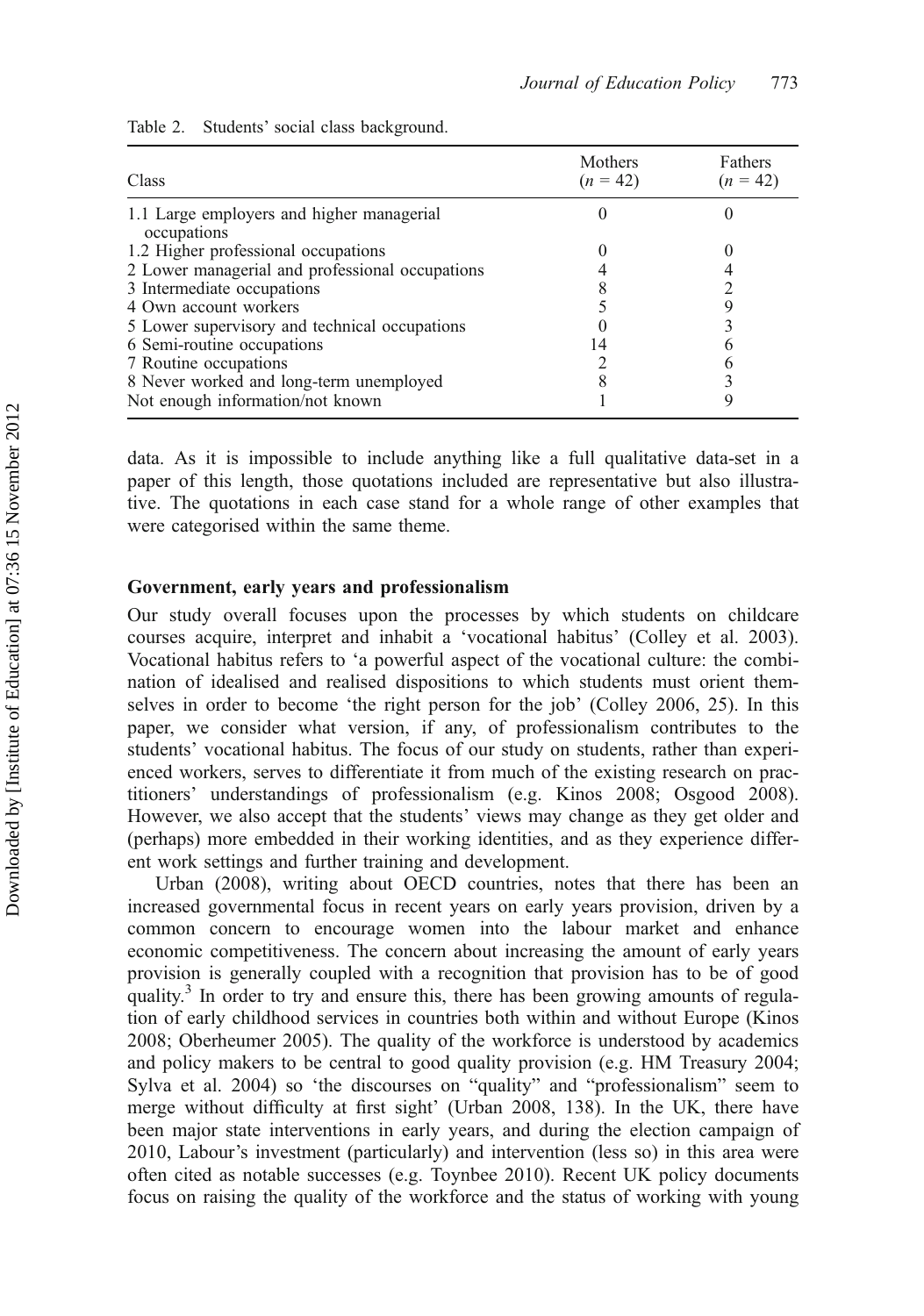children. The main mechanism for this was raising the levels of credentials throughout the workforce, through plans to increase minimum entry-levels of qualification (with level 3 credentials being a desired minimum level for all), simplifying the existing maze of qualifications, providing clearer pathways of career progression, emphasising the provision of opportunities for continuing professional development (CPD) and the establishment of graduate-led posts in ECEC settings, known as early years professional status (EYPS) (see DCSF 2008, 2009; DfES 2005):

This strategy is about our plans to create and support a world-class workforce which is increasingly competent and confident to make a difference to the lives of those they support. Such a workforce will be one that people aspire to join and are loath to leave. (DfES 2005, Forward)

The Ten Year Strategy for Childcare (HM Treasury 2004) acknowledged the low status of the occupational group, and asserted that, '...working with pre-school children should have as much status as a profession as teaching children in schools' (2004 ch. 4). Next Steps for Early Learning and Childcare: Building on the Ten Year Strategy (DCSF 2009) notes that what is required is a 'first rate workforce that is professionalised at all levels' (para 4.2, 39).

It should be emphasised that these are documents from the last Labour Government, but are still relevant, as, as yet, the Coalition Government have not focused on workforce development (see postscript for details). Labour's policy documents appear to promise much to a workforce traditionally composed of poorly paid, working-class women (Cooke and Lawton 2008). They offer a recognition that not only is the work of caring for small children demanding, but also that it requires particular expertise, and involves the exercising of particular skills and knowledge. A promise of professionalism, in other words. However, this is not as straightforward as it might appear. We proceed through two main strands of argument. The first is to problematise the label of 'professional', and the second is to consider the form and nature of professionalism in ECEC as it appears to be currently constituted.

# Professionals, professionalism, and ECEC reviewed

Definitions of professionalism and professionals abound and the notions are contested (for overview see Evetts 2003), but the following traditional definition is a useful starting point. It holds that professions are characterised by,

the monopolization of particular forms of expertise, the erection of social boundaries around them through entrance qualifications and extended training, and an ideology of public service and altruism – that is, they claim to serve higher goals than merely economic self interest (Abbott and Meerabeau 1990, 2, also Urban 2008).

ECEC work would easily fulfil the latter criterion. As with other caring work, such as nursing, the care and education of young children is commonly understood to be a morally worthy occupation, a vocation, and a site of altruism (see Vincent and Braun 2010). However, the other criteria are more problematic. The 'particular forms of expertise' that inform ECEC are multi-disciplinary, with developmental psychology, itself a broad field, being a major influence. As we suggest later in the paper, the disciplinary knowledge being communicated to students on levels 2 and 3 courses is somewhat amorphous and diluted.<sup>4</sup>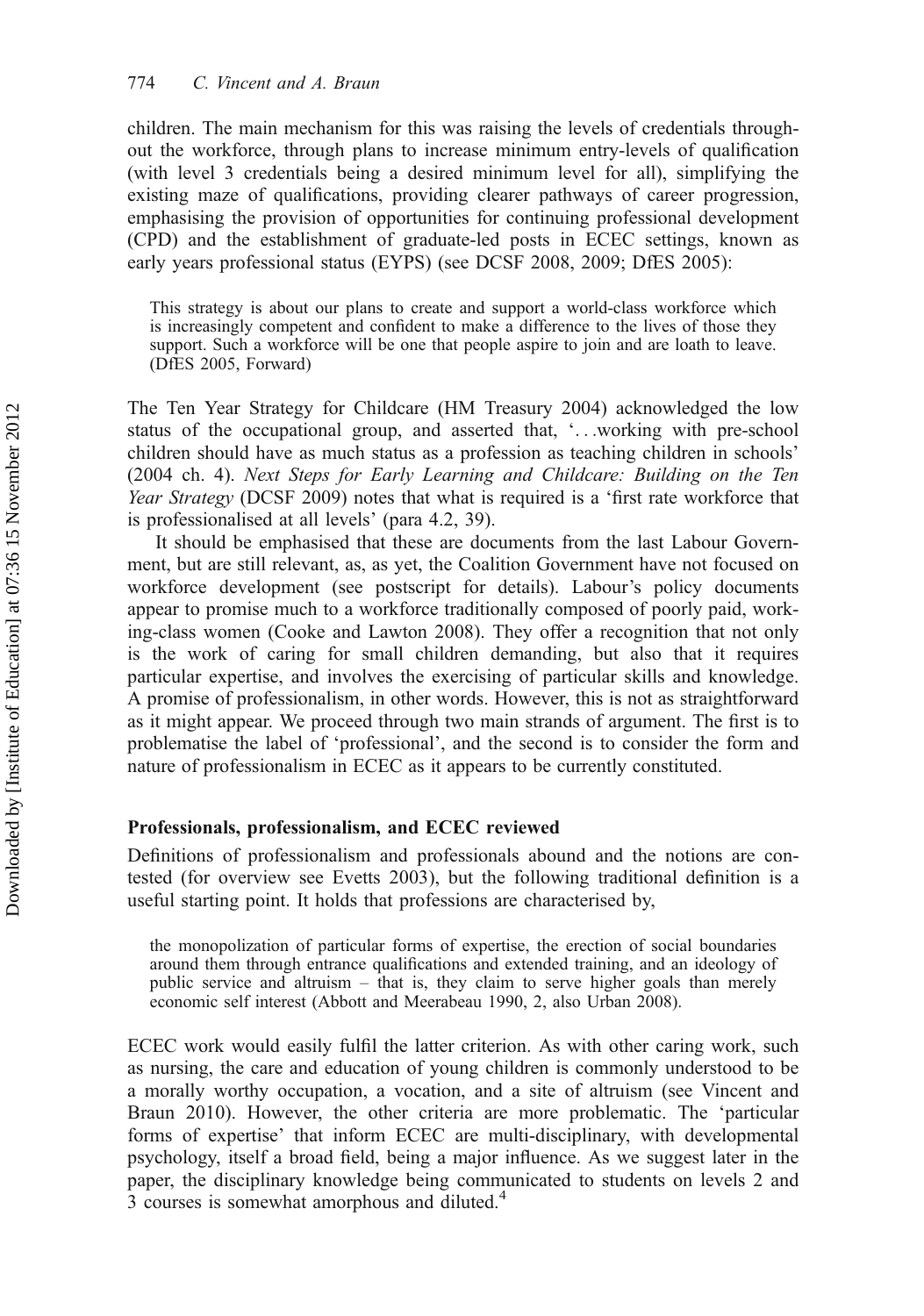Abbott and Meerabeau (1990, 8) argue that such traditional definitions of a profession were constituted around medicine and law – traditionally male professions, and thus occupations, particularly caring occupations, dominated by women (nursing, social work, ECEC) require a different understanding of what constitutes a profession. One focal point they suggest is the degree of 'autonomy or control' over the work (4). As we discuss below, this is a difficult area for ECEC workers as their practice is regulated by government policy (e.g. the early years foundation stage (EYFS) framework and regulation through OfSTED, see below). The relationship of ECEC workers with consumers or clients of the service also complicates the traditional professional/client relationship, which derives from client ignorance and their need for professional expert knowledge (Johnson 1972). Claiming exclusive ownership of an area of knowledge is a difficult claim for many ECEC workers for four reasons. First, there is a common view that paid caring for and even educating young children is a derivation of mothering, a set of nurturing skills that comes 'naturally' to women. Apesora-Varano (2007) argues that there is a 'widespread perception that neither knowledge nor skills are necessary to perform caring' (258), and that women have the ability to care by virtue of their gender. Second, many mothers of young children would make a counter claim that they are the 'experts' on their child. Third, knowledge about the general development of young children, developmental 'milestones', and strategies to enhance emotional, social and cognitive development is in wide circulation via other related occupations (health visitors for instance) but also via the media and the Internet. Fourth, ECEC work, like other 'caring occupations', also lacks some of the traditional markers of a profession in terms of the nature of the work. Many such jobs are not limited to, but do include manual work (in this case, the physical care of babies and young children requires changing nappies, feeding and so on), thereby disturbing the brains/brawn dichotomy inherent in many definitions of professional/manual work. There are, then, clear difficulties in aligning ECEC work with traditional definitions of professionalism. However, as Evetts (2006) points out, the 'traits' approach (defining the particular characteristics of professional work) outlined above is limited and does not explain the appeal of 'being a professional' (519). Evetts (2003, 2006) and other recent commentators (Fournier 1999; Waring and Waring 2009) argue that the labels of 'professional' and 'professionalism' act as 'disciplinary logics' (Fournier 1999, 290), a mechanism through which the work and behaviour of occupational groups can be regulated and controlled. Fournier, in a study of the application of the label 'professional' to occupational groups not normally designated in those terms, argues, 'the mobilisation of the discursive resources of professionalism potentially allows for control at a distance through the construction of "appropriate" work identities and conducts' (1999, 281). Similarly, Waring and Waring (2009) comment, 'the language of professionalism becomes a mechanism for fostering occupational compliance that encourages employees to act 'professionally' through realigning identities and working practices' (345). Therefore, 'being a professional' does not simply include familiarity with a specific body of knowledge, but also what sort of person one is, how one appears and conducts oneself, and how far all these behaviours are deemed by others to be appropriate professional conduct (Fournier 1999).

Foucault famously argued that professionals or 'experts' are constructed as part of the state's attempts to manage the population – in this case parents and children. Professionals, especially those in health, welfare and education roles identify, normalise, categorise and objectify their clients. Following Foucault, Evetts notes, 'the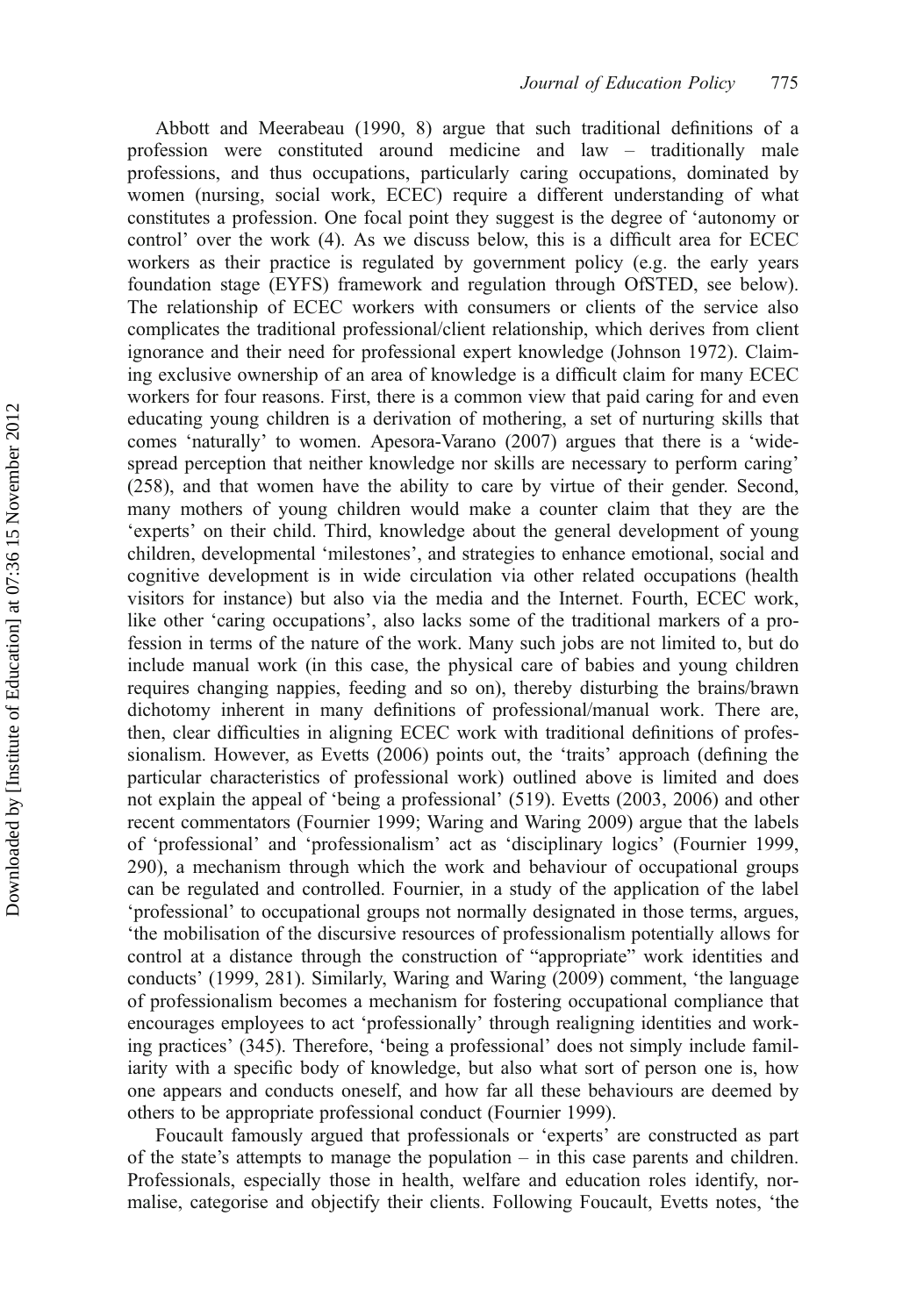professions were intimately involved in these processes of normalization which were crucial to the reproduction of legitimate power in the liberal democratic state' (2003, 405). This process requires the authority of professionals and thereby that of the state to be generally accepted. However, it is clear that professional groups are differently located in relation to the state, being more or less able to operate independently (Johnson 1972). With reference to some groups of professionals, including welfare professionals, Johnson (1972) highlights the process of state mediation. This refers to the state intervening in relationships between producer and consumer in order to define needs and how they will be met. Thus, for some occupational groups, the process of state management impacts on members of that group themselves as much as on their client groups (Goodson and Dowbiggin 1990, 107). Indeed, Evetts (2003) talking about the present day, notes that for many professional groups, state-imposed accountability and performance indicators are central to their work, and even the traditionally independent profession of medicine, which still retains some power to construct its own definition of professionalism, is not exempt. She suggests that the promise of autonomy, client trust and ownership of an area of expertise, implicit in the label of 'professional' is very often a myth:

The reality of the professionalism that is actually envisaged is very different ...[and] includes the substitution of organizational for professional values; bureaucratic and managerial controls rather than collegial relations and management trust; budgetary restrictions and rationalizations, performance targets and accountability and sometimes increased political control. (525)

Her account seems to accurately describe the position of the ECEC workforce. The currently still dominant version of ECEC professionalism which emanated from Labour government policy has been criticised for imposing a centrally defined agenda which is deeply inscribed by performativity and managerialism (Moyles 2001; Osgood 2006; Urban 2008). Moss (2006) for example argues that autonomy in the workplace for all ECEC practitioners has been much reduced by the introduction of EYFS curriculum framework and the regulatory regime of which it is part, to the extent that the carer is repositioned as a 'technician'. This view appears supported by the Liberal Democrat 2010 manifesto which promised to replace the 'bureaucratic' EYFS 'with a slimmed down framework' (35). Indeed, in the summer of 2010, the Coalitions' Liberal Democrat Children's Minister Sarah Teather announced a review of EYFS with the aim of making it less 'rigid'. Teather was quoted as saying 'Professionals deserve to have the freedom to do their jobs and not have to deal with unnecessary bureaucracy'. In March 2011 the Tickell Review did indeed recommend the simplification of the EYFS (please see http://www.education.gov.uk/childrenandyoungpeople/earlylearningandchildcare/a0076193/early-yearsfoundation-stage-to-be-radically-slimmed-down. Last accessed June 6, 2011).

Despite this, it remains the case that for all students entering the workplace, but particularly for those with level 2 qualifications, their autonomy was likely to be further circumscribed by managers in individual settings. The working-class women with a low level of qualifications, receiving a low wage, who constitute the majority of the caring workforce has been caught within the grasp of a detailed programme of regulation and improvement designed to ameliorate their deficiencies. As a part of this, the reforms will '"responsibilise" practitioners' sense of autonomy 'by delineating the "competence" of the professional employee, by instilling "professional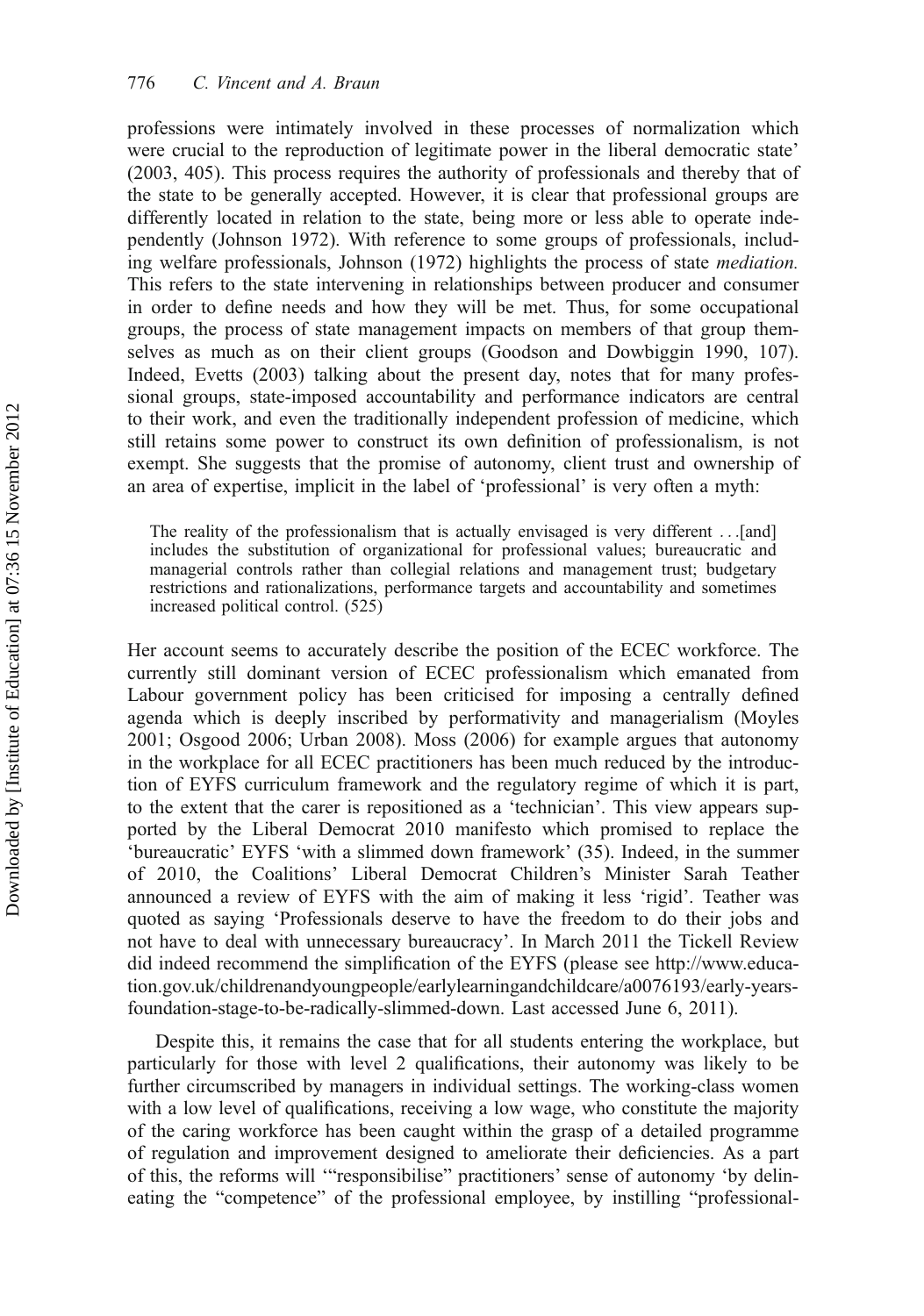like" norms and work ethics which govern not simply productive behaviour but more fundamentally employees' subjectivities' (Fournier 1999, 293). To summarise our argument to this point: the label of 'professionalism' and the source of its appeal rest on societal assumptions of the autonomy, discretion, status and self-regulation open to 'professional' occupational groups. However, the state's promise of professionalism to ECEC workers is one rooted in a contemporary context of accountability and performativity, and is likely to have little impact on the workforce's low status and low pay.

The ECEC workforce is expected not only to give children 'a good start', but to achieve predetermined assessable outcomes, [so] 'practitioners are increasingly being told what to do, what works and what counts' (Urban 2008, 139 original emphasis). For example, Labour policy documents stated that the EYFS 'does not prescribe a particular approach or philosophy' (DCSF 2009, 40). However, the method of assessing children's progress is highly prescriptive. Currently the EYFS profile requires practitioners to plot 5-year olds against 13 assessment criteria over six areas of learning, and give them an overall score out of 117 points. This degree of prescription is criticised by some commentators, and as noted above, is a current area for review by the Coalition Government. Moss for example argues that in current policy,

Childcare is seen as an industry whose employees (as those in other industries) need to achieve industry-defined National Occupational Standards which are statements of skills, knowledge and understanding required in a particular industry and clearly define the criteria for assessing competent performance [...] Workers ...must demonstrate their ability to achieve a set of norms, so assuring their technical proficiency. This specification of how to work is matched by a highly prescriptive specifications of what to achieve set out in detailed curriculum guidance. (Moss 2006, 35/36)

The arguments of Urban, Osgood, Moss and other academics specialising in early years can be understood as resistance to the attempts to construct professionalism from outside and 'above' the occupational group (McClelland 1990, cited in Evetts 2003):

The hegemonic government professionalism discourse [in ECEC] effectively silences alternative debates about what it means to be professional, how professionalism might look and the dangers of unreflexively accepting and adhering to an externally imposed normalised construction of professionalism. (Osgood 2006, 6)

As a result of this 'silencing', practitioners respond to policy with 'passive resistance' or 'feelings of powerlessness and fatalistic resignation' (Osgood 2006). Practitioner 'passivity' is also mentioned by Moyles (2001, 87), and Cooke and Lawton (2008) talk of feelings of 'powerlessness'. Practitioners are placed in a position of 'ventriloquism' (Morley 2003) where they speak and perform in accordance with an agenda not of their own making. Academics have endeavoured to offer an alternative construction of an ECEC professional from within (at least partially) the occupational group (e.g. Osgood's 'reflexive professional', (2006, 2008), Urban  $(2008, 144)$  on the need for 'reflective conversations', and Moss  $(2006, 36)$  on 'worker as researcher').

We now turn to consider what the students and tutors in our study had to say about the courses they took, and their understandings of the skills, knowledge and attitudes needed for caring for young children, their understanding, in other words, of the 'recipe' for a childcare practitioner (Zadoroznyj 2009).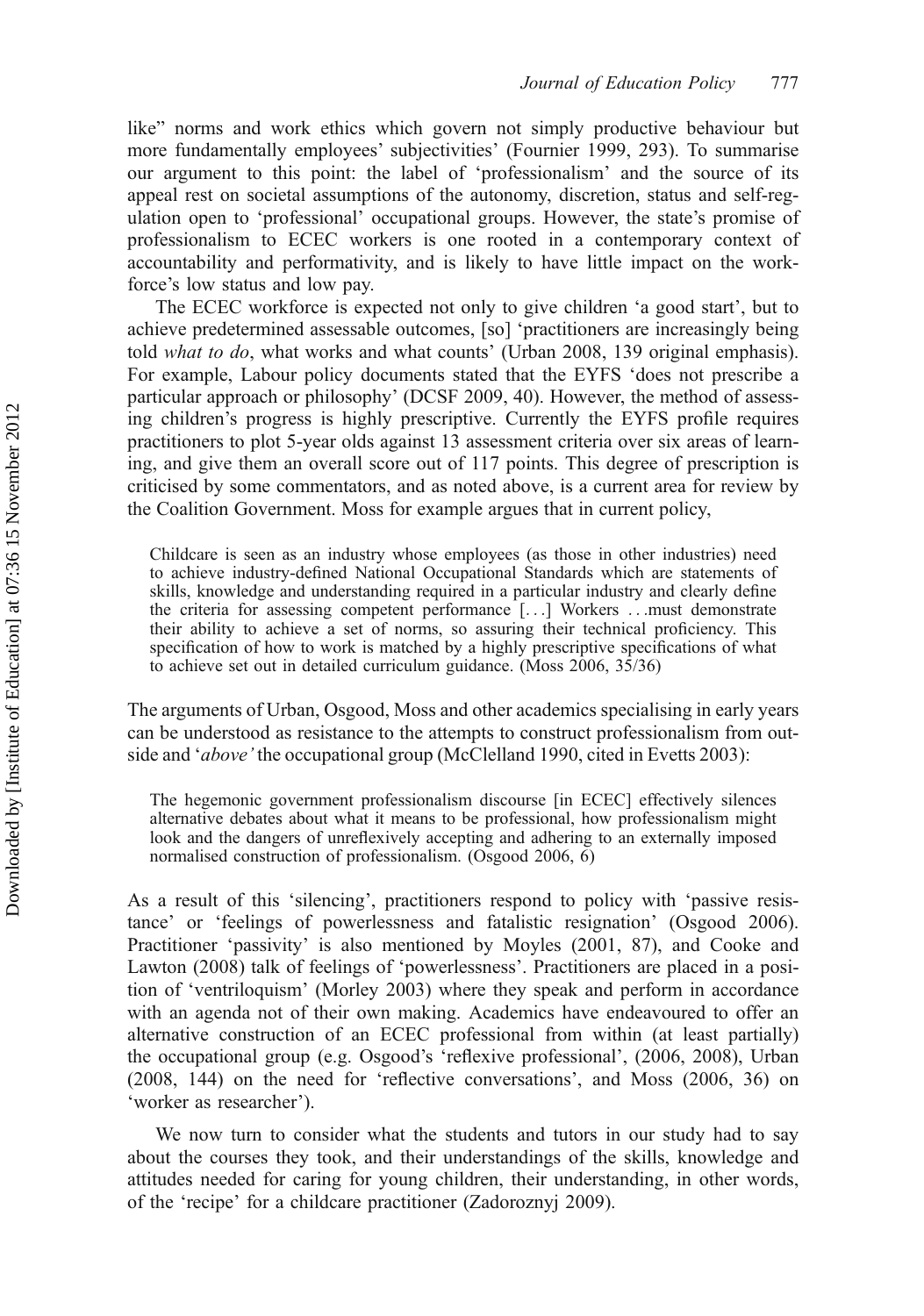# Experiences on the course

We have three main points here, regarding students' and tutors' perceptions of the priorities for training a worker in ECEC. The first is the fundamental role of placements, rather than academic knowledge, in acquiring the correct 'vocational habitus', the second is the reshaping of knowledge into 'bite size' competencies, and the third is that ECEC knowledge is 'commonsense', born out of a naturalised ability to care.

# The specialised or professional knowledge of childcare workers is rooted and expressed in practice

Carer knowledge is intuitive, contextualised and personalised. The students and tutors we spoke to did not emphasise, and indeed sometimes downplayed theoretical, abstract knowledge.<sup>5</sup> Useful knowledge is local, specific and practical. 'Experience' is key. Both tutors and students emphasise the importance of practical experience and it is the main purpose of the childcare courses to provide opportunities for these experiences:

I liked how it is actually, like you know one day in college and the rest just practical like because you're getting more experience than writing like from books and stuff. (Naba, Westbrook NVQ level 2)

I don't think there's a course in this whole world, childcare course, that could teach you more than what you would learn once you're doing it. (Kathy, Westbrook, NVQ, level 3)

Clearly, the emphasis on practise in the 'real world' is one common to many occupations, not least the traditional professions of medicine and law. The difference here – and the differentiation is also applicable to some other forms of care work – is that ECEC experience is seen as something one can gain quite separately from the training, by caring for one's own or other's children informally. As noted above, caring for young children is commonly understood as an extension of mothering, reflecting the pervasiveness of what Moss describes as 'the maternalist gender regime' (2006, 37) (see also Apesora-Varano (2007) on mothering experience being seen as a resource in other caring occupations):

I think myself that I can do this much better than other job because I've got experience of my own children. I've got three children, so that's why I think it might be much easier for me, so I know I can do this. (Husna, Westbrook NVQ level 2)

# 'Theoretical' learning, e.g. theories of child development, centre on 'bite-sized' competencies

As noted above, abstract theoretical knowledge was seen as marginal to becoming a 'good' practitioner. Students valued learning about child development that had a clear and direct applicability, and some questioned the use of theorists as obscure and out of date:

I found them... I suppose it's because some of the theorists are so long ago that I think I probably find it difficult to think, 'And we still agree with that?' You know,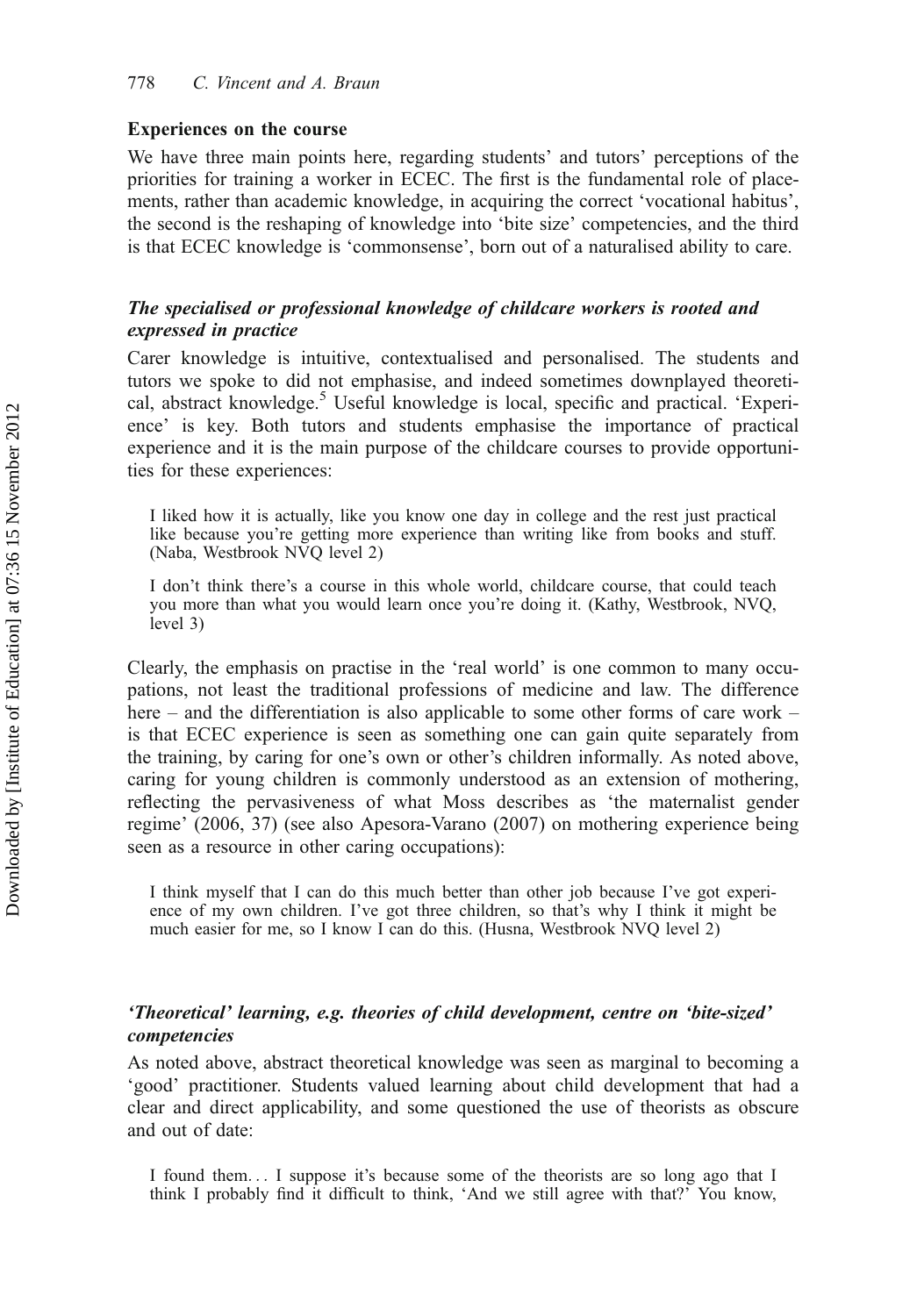life has changed so much but yet I sit in a classroom and I'm told that somebody back in the 1800s said that we do it this way, this is the way to develop a child  $[\ldots]$  So I find that a little bit difficult to grasp. (Sarah, Cedar Park, NVQ level 2)

Also, tutors tended to assume that the students would struggle if asked to deal with too much abstract knowledge,

Pam (Westbrook tutor): I think possibly the knowledge is less important than being able to carry out the job, but then you do need a certain amount of knowledge to be able to carry out the job effectively.

Int: And what sort of knowledge is that? ...Just using Vygotsky as an example, is it about Vygotsky...? [there are student-made posters explaining Vygotsky's zone of proximal development on the wall]

Pam: No, I think probably just generally about how children learn. [. . .. . ..] Yeah, you have to have an in-depth knowledge of child development.[...] Not so sure on the theories; theories are interesting but I wouldn't say it was a necessity. You have to have good awareness of health and safety, child protection.

# Naturalised ability is another pervading message. Emphasis on experience and primacy of practical applicability locates childcare knowledge in the realm of 'commonsense' knowledge that comes 'naturally'

The apparently innate characteristics of a good carer mean that the academic, the intellectual is rejected. It is not necessary if good carers are born, rather than made.

I think a lot of the things they teach you, 'Oh, you need to know this and this about child development,' and a lot of it is just a very natural way and you're doing it very naturally. You'll do it naturally even without thinking, you're just – you're doing it because that's just something you do. (Johanna, level 2 diploma, Westbrook)

I don't feel I've learnt anything from [the course] [...] I think a lot of it is common sense. I kept thinking, why do I have to write this down when it is common sense to do it...I run exactly the same [as I did before starting the course]. Because I do everything we were taught to do really. No. Haven't changed anything [...] Perhaps I should have done. I don't know. I just go by what the parents say. (Elaine, NVQ level 3 student and childminder)

The students acknowledged the importance of knowing about legislation, current policies and guidelines. 'Looking at, like, policies, decisions that take place in a setting, learning the regulations and things like that'. (Jennifer, Cedar Park diploma level 3). This is what is understood as professional knowledge – knowledge that one would not have as a mum or as an untrained, uncertified carer.

Our argument here, therefore, is that if one of the major elements of professionalism is understood as using a specialist body of knowledge to make judgements, to exercise autonomy and discretion, then the students are being offered the status of a technician rather than that of a professional.

# The embodiment of a 'good' carer

There has been some interest paid of late to the ways in which occupational identities are enacted and represented within 'professional' practice and identity (Waring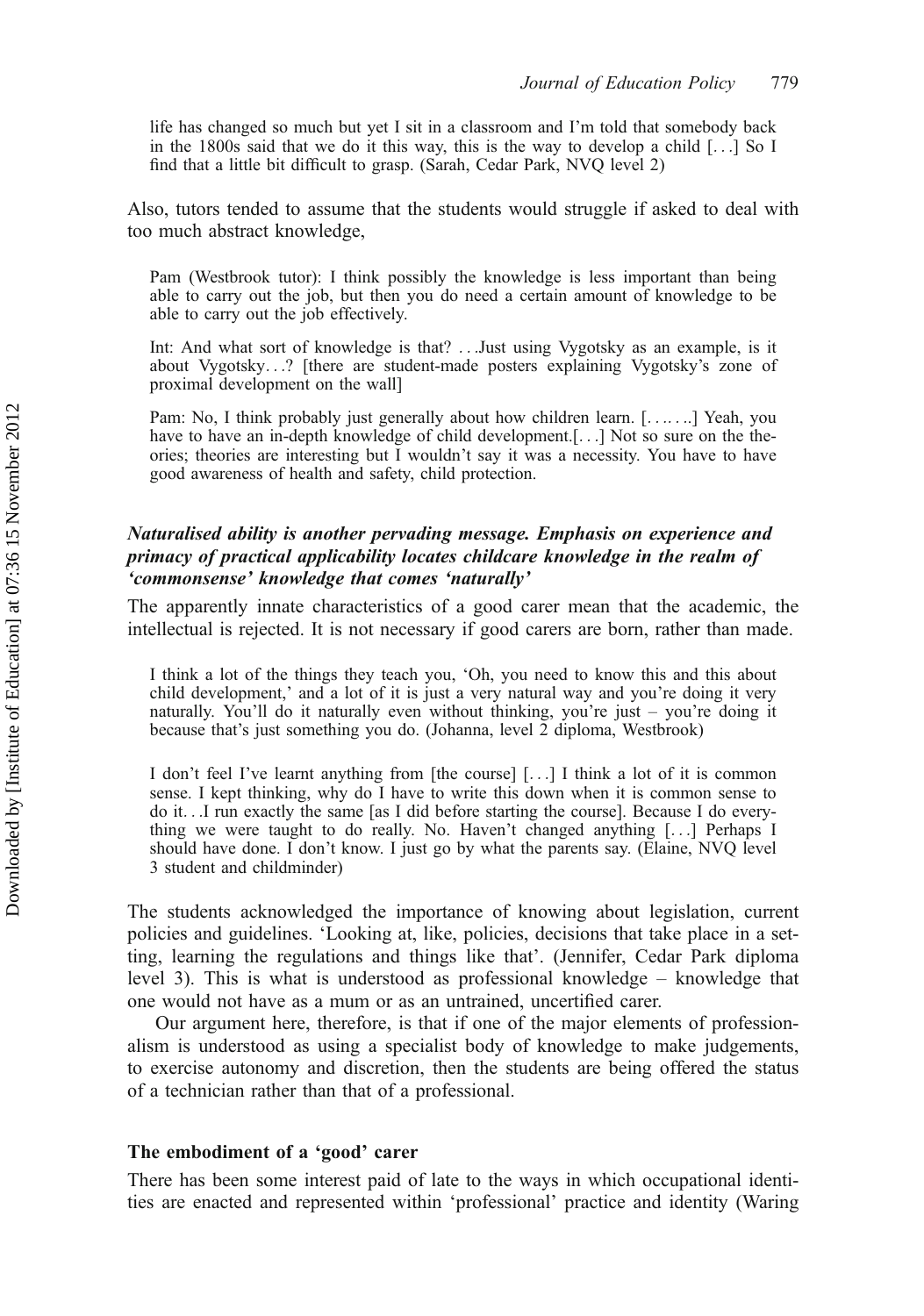and Waring 2009, 348, Apesora-Varano 2007; Wolkowitz 2006; Trethewey 1999). The workers in the City of London, participating in Waring and Waring's study presented their idea of an embodied competent professional as someone who is healthy and fit and who tones, trains and controls their body. Waring and Waring argue that these workers understand there to be close relationship between the 'physical self' and the 'professional self'. Hence, it was important to 'look the part' and also, particularly in masculine and macho corporate environments to be known for competence in lifting weights, training and so on. The researchers conclude that,

The significance of the discourse of professionalism and its embodiment is that it resembles a form of occupational control and governmentality. Through internalizing and embodying symbolic values of professionalism via health related activities, City workers are further demonstrating their compliance and conformity to prevailing corporate expectations. This illustrates a form of control, not only in how employees work, but also in how they work on and represent their bodies. (Waring and Waring 2009, 362)

Waring and Waring's analysis applies both to men and women although they acknowledge that women are generally more subject to physical scrutiny and hence the need to control the body in order to present a professional self. Indeed, Trethewey focuses on 'the regimes of the body' (1999, 424) that lead women to focus on 'self-modification' (425). Her research with professional business women in the US argues that for her respondents the 'professional' body is fit and purposefully emits the correct messages. Incorrect messages can be read on bodies that are unfit, untoned, or excessively physical/sexual (e.g. the wearing of too tight or too revealing clothing, pregnant bodies or those that bear any sign of menstruation, and/or the appearance of uncontrolled emotion (Trethewey 1999). For Wolkowitz (2006) too, embodiment in the workplace reflects a set of classed and gendered conventions that include the ability and willingness to act upon and to scrutinise oneself and to accurately assess what kind of bodily presentation a particular situation requires.

In our research, the emphasis on the students modifying their appearance in order to attend college, placement and to become a respectable, responsible practitioner was one much discussed by tutors and students alike. As the following account shows, notions of respectability were highly gendered. It is worth noting that although the appearance of the three male students was also policed – they commented that they knew they could not, for instance, wear low-slung trousers – the interaction of class, gender and respectability has an additional dimension for the male students, and they all spoke of their concern of possible associations between male early years workers, homosexuality, and even paedophilia. Such homophobic stereotypes mark one way in which men are excluded from the ECEC workforce.

To return to the women students: the tutors and the course texts seek to 'quieten' various different aspects of the students' appearances and demeanour in an effort to construct a respectable learner. The young women's clothing is criticised for often being too sexual and too revealing. Clearly visible in these extracts are classed understandings of aesthetics (Tyler 2008), as tutors seek to limit what they perceive as the working-class young women's excess display of flesh:

I sent a student home, one of my school leavers home, and just her dress was entirely inappropriate. [..] And she said to me, yes, "Oh, I don't wear this in placement." I said, "Hold on a minute but what makes you think you can wear it here?" [] "It's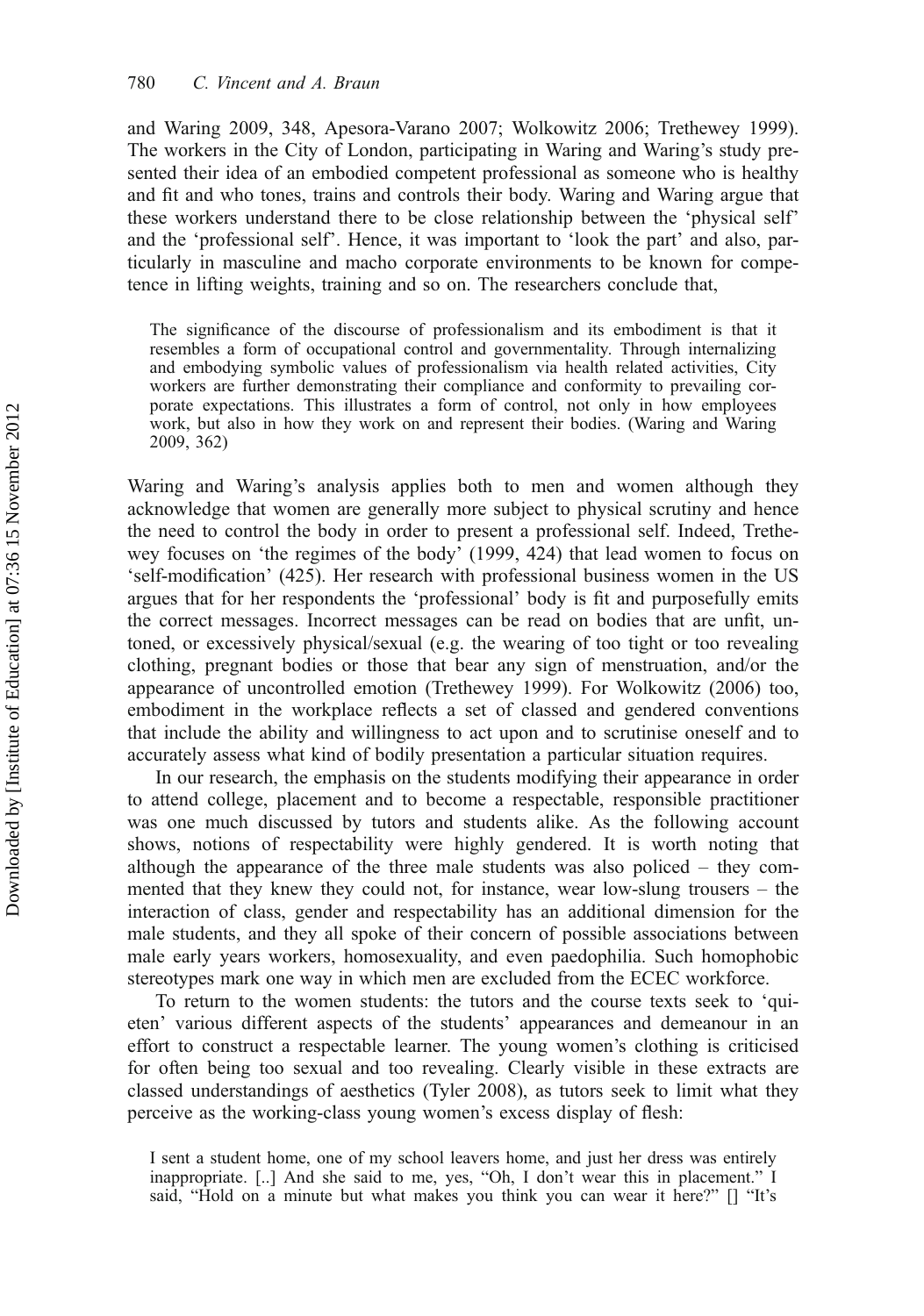inappropriate. Your bottom's hanging out, your breasts are hanging out, you know, it's very inappropriate." (Grace, tutor, Westbrook)

It is something that we do emphasise that you will need to be professional, you cannot go in with your boobs and your bum showing, yeah? (Sue, tutor, Cedar Park):

A student came into the office with very short skirt on and she wasn't a particularly slim girl. Yeah, my colleague said, "You forgot to put your skirt on today." [] I've seen two young girls today with just their knickers on, or it looked like. (Pam, tutor, Westbrook)

The students are in settings both at college and on placement that are overwhelmingly female, and here we see that 'the gaze of female peers emerges as a [..] powerful disciplining force' (Trethewey 1999,  $446$ ).<sup>6</sup> The students text books also give similar advice on appearance designed to encourage the young women to tone down any sign of excess; the CACHE level 2 book, advises, 'Keep make up to a minimum – the natural look is best and actually looks more grown up' (Tassoni 2007, 9).

The embodiment of the professionally constituted practitioner also extended to demeanour, and again, the importance of 'fitting in' with quiet and responsible behaviour. We conclude from conversations with students and tutors, that professionalism appeared to be understood in this context – not as an occupation-specific body of specialist knowledge and skills, but as a set of generic behaviours and attitudes designed to allow the workplace to function smoothly:

And to always make sure that you don't have a barrier to communication, if someone does want to talk to you make sure you do look professional and use the appropriate language to them rather than, you know, slang or whatever....Make sure that you look smart, make sure your black polo top is tucked in; rather than standing with your arms crossed have them, like, by your side. (Amelie, Cedar Park diploma level 3)

Int:What do you think does it mean to be professional in your work?

Johanna (Westbrook, level 2 diploma): Well, you definitely need to show up on time, that's a very important thing, the punctuality. And you need to show respect to other workers, you don't need to be gossiping about people behind their backs [...] And just show respect and I would think that would basically be it.

So it's one of the things that we are constantly saying to them, it is important that they've got to be professional in their placements, they've got to be committed and be there [...] And so it is something- and you cannot go in, you know, with your phone going off, that kind of, sort of, developing maturity of what's expected in the workplace. (Sue, tutor Cedar Park)

So that's one of the things about appearance. And also their approach to people and manners and that sort of thing. And being very positive and not challenging and being a pain when they're there, you know, that sort of thing. Punctuality [] again and attendance and planning and that sort of thing. (Karen, tutor Westbrook)

The text books also reinforce these messages. From CACHE level 2, unit 6 'The professional standards of the practitioner':

A professional is someone who is competent, qualified and focused on their work. They have professional standards which they maintain. They take satisfaction in the work they have done and while praise is welcomed, they do not expect or look for it.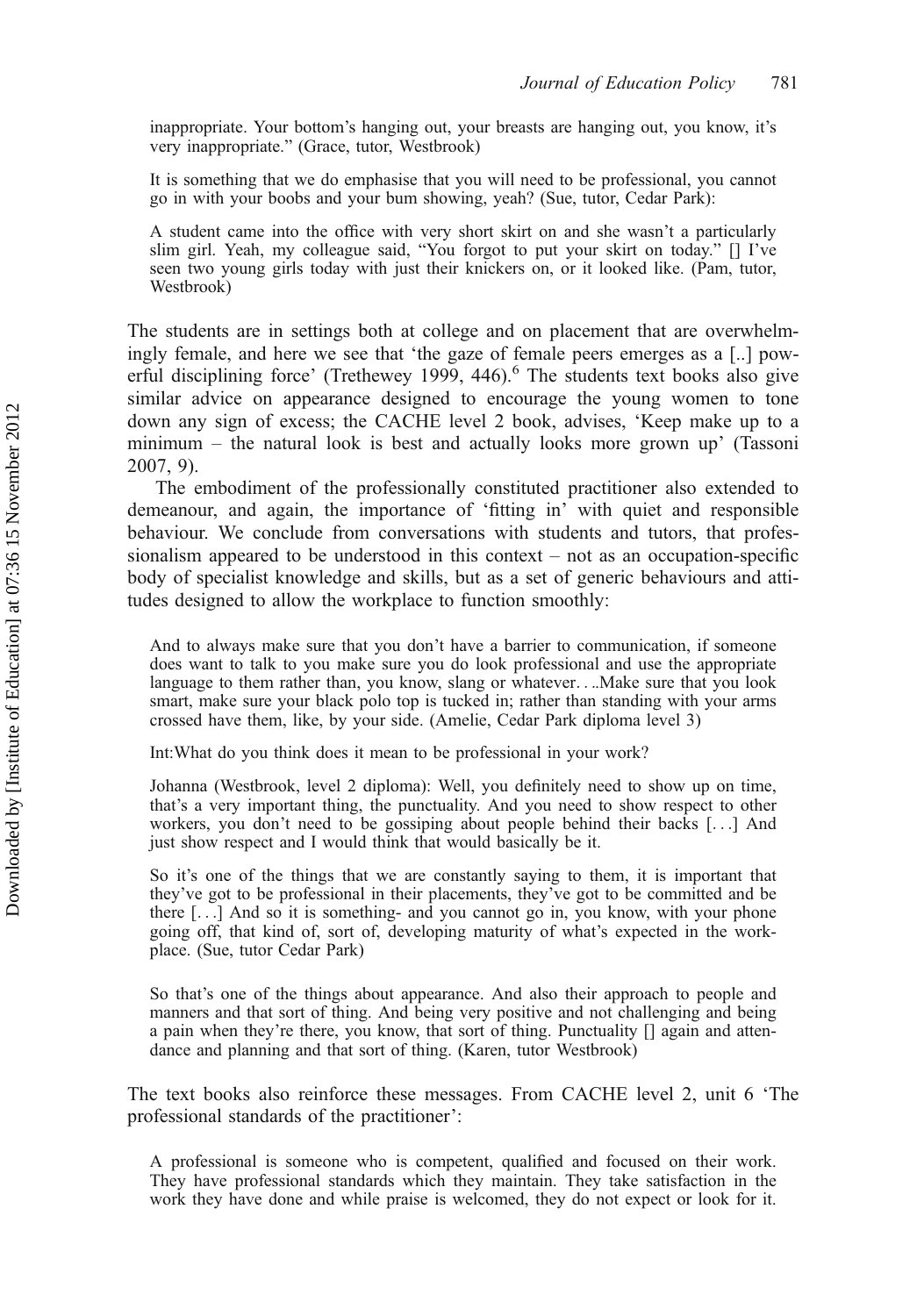A professional does not watch the clock or cut corners in order to get home early or on time. A professional understands that sometimes extra time has to be spent in order for the work to be completed. [...] Another aspect of being a professional is the ability to prevent your personal life from creeping into your work. This means that even if you are worried about a friend or have had an argument, it does not show in your work or behaviour.' (Tassoni 2007, 209)

Indeed on occasion, the text appears to expect very little in the way of existing social skills, and the section on interpersonal skills instructs students on how to get someone's attention:

Respectfulness and thoughtfulness:

It is important to show respect and thoughtfulness when working with others. For example, you might need to talk to a colleague but see that they are busy. You should wait a few minutes before interrupting them. If it's urgent, apologise for the interruption by saying something like: 'I'm really sorry to interrupt you, but Michael's mother is on the phone and it seems fairly urgent'. (Tassoni 2007, 211)

Interestingly, given this degree of micro-management of behaviour, the text books have little to say about dealing with any difficult emotions which might be engendered in practitioners by an encounter with an angry or distressed parent or child. The CACHE texts assume a degree of emotional labour 'where individuals change or manage emotions to make them appropriate or consistent with a situation, a role, or an expected organisational behaviour' (Mumby and Putnam 1992, 472). Hochschild's well-known critique of emotional labour emphasises the constraints placed upon the self-presentation of employees, especially women, by employers. She argued that in service industries, women's emotional labour, as they worked to maintain a cheerful, polite and calm front towards clients, was being expended for the goal of corporate profit. However, the moral parameters and weight of ECEC demand such self management for a different goal; the rationale being that young children require a care setting governed by an even emotional tone. Difficult emotions are therefore absented from a common sense understanding of childcare. The students understood the 'right person for the job' as someone possessing highly gendered characteristics, stripped of any dangerous or negative inferences. Thus, the 'good' childcarer was warm, 'bubbly', and responsive (also Miller 2008). Successful students worked hard to conform to idealised versions of the consistently 'smiley', patient and calm practitioner, thereby embarking on a creative project of the self (for more detail on emotional labour, see Vincent and Braun 2011, also Colley 2006). Thus, the performance of gender which is valued and validated by childcare texts and tutors is one of a wholesome, mature, responsible carer, free from any excesses whether they be of behaviour or appearance; '"competent" femininity' in other words (Evans 2009, 347).

#### Conclusion

We conclude that the version of professionalism offered to the students, and contributing to their acquisition of vocational habitus is highly constrained. At this level of training, tutors and course texts emphasise practical competencies, the adoption of government guidelines, and the regulation of students' appearance and behaviour. Apesora-Varano (2007) outlines the way in which nurse training also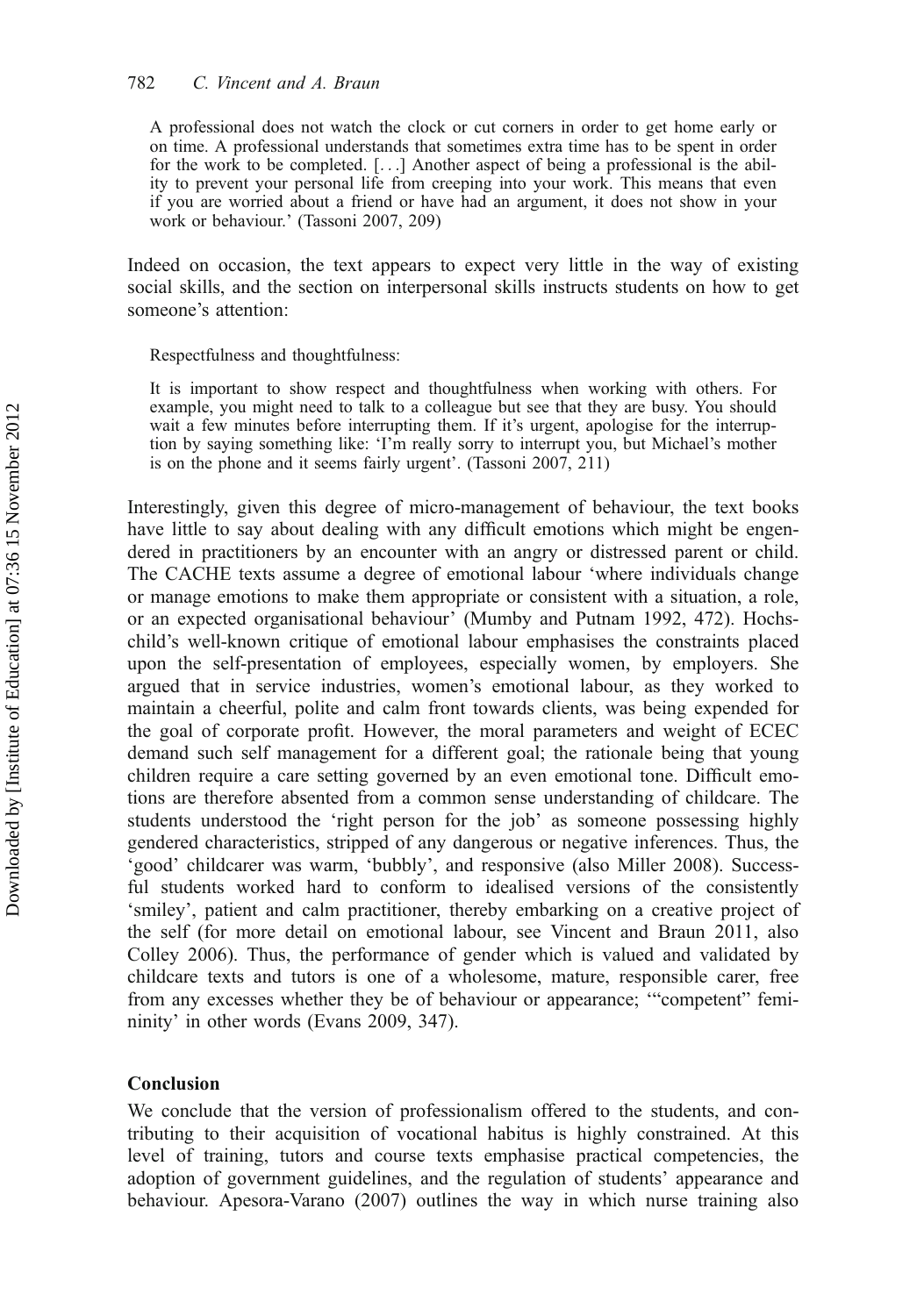emphasises managing behaviour and image. Given the explicitness of the homilies directed at students concerning how they should dress, talk and behave, we would agree with Apesora-Varano's suggestion that the students, being young and working-class, are understood as lacking forms of cultural capital which would automatically ensure they behaved 'professionally' and thereby attain respectability. 'As Bourdieu notes, the body is the most indisputable materialization of class tastes. . .. . .A respectable body is White, desexualised, hetero-feminine and usually middle class'.

The students are being moulded to 'fit in' to a workforce which in itself appears to have little autonomy to shape or influence the direction of the workload. Surrounded by prescription, the students appear to have little room in which to engage in reflexive practice. Moss (2008) argues that the ECEC workforce is divided between those working in 'childcare' with poor conditions, pay and status and those in schools with relatively better circumstances. He argues for integration to improve conditions, status and provision for all ECEC staff and children. It seems to us that there is a significant danger that the latest reforms will allow or increase the development of a further division in the workforce, split between those who have degree-level qualifications, such as EYPS, and those who have been trained to a much lower level. Despite the somewhat promiscuous use of the word 'professional' in Labour government documents to refer to the ECEC workforce as a whole, the label most firmly and most frequently adheres to those, as the EYPS name suggests, with a degree ('Every part of the workforce will have strong professional leadership which is committed to excellence', DfES 2005, 19). What then is the possible future for the students we encountered? The last Labour government made laudable promises concerning the necessity of opportunities for CPD, allowing workers to improve their qualifications, but as Jayne Osgood (2008) has argued, part-time study is difficult for those who work long hours, many of whom have also significant domestic responsibilities. Also, our students had in many cases, 'fragile learner identities' which may not easily accept further academic study as suitable for them (see Vincent and Braun 2010). The risk is that they will remain working in poorly paid jobs that may offer them considerable emotional satisfaction (and strain), but also little room for the exercise of autonomy or professional judgment. Whether this situation changes for the better under the current Conservative-Liberal Democrat coalition remains to be seen.

# Postscript

The Coalition Government continue to fund, for 2011/12, two graduate programmes, EYPS and New Leaders. The latter is a relatively new two year programme that leads to an EYPS and a master's degree in Early Years and is designed to bring in graduates from outside the profession to lead early years settings. The Tickell Review 2011 also recommended moving towards level 3 qualifications as a baseline for the profession and having an ambition of all graduate-led settings.

#### Notes

<sup>1.</sup> Level 2 qualifications are equivalent to GCSE grades at  $A<sup>*</sup>-C$ , level 3 qualifications are equivalent to A-level.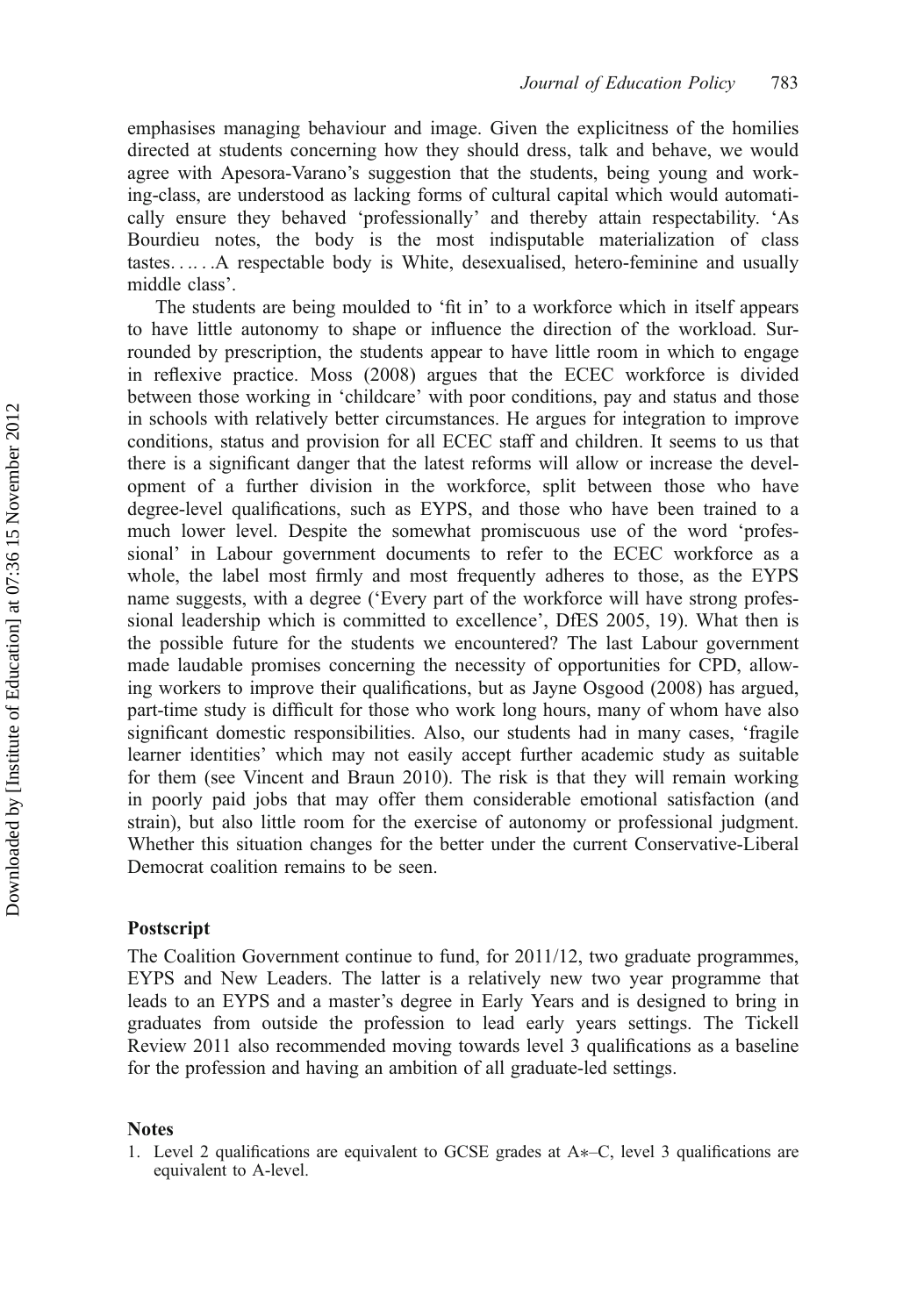- 2. Two out of nine partners were in NS-SEC 2, and the other 7 in NS-SEC 4 or below, maintaining the working-class identity of the majority of the sample.
- 3. It is worth noting that the meaning of 'good quality' in ECEC is contested (see e.g. Moss 2008)
- 4. Workers in ECEC do not have a clear professional regulatory body, and are thereby lacking another key feature of a profession (Urban 2008, 140; Moyles 2001, 86). The Labour Government was considering whether one should be established before their defeat in the 2010 election (DCFS 2009).
- 5. Jayne Osgood asserts in her research that staff grew to appreciate more theoretical/pedagogical knowledge as they accumulated experience. It may be that the students' emphasis on practical experience and 'commonsense' knowledge might therefore be bound up with their age and inexperience.
- 6. It should be noted that 'peers', Tretheway's word, does not quite fit here, as it was women tutors and managers who provided the disciplining gaze.

# Notes on contributors

Carol Vincent is professor of education at the Institute of Education, University of London. Her research interests include parents and their relationships with schools and other educational institutions, early years, social class and education policy. She is currently leading research on the 'Educational strategies of the Black middle classes'.

Annette Braun is a research officer at the Centre for Critical Education Policy Studies, Institute of Education, University of London. She is working broadly within the fields of sociology of education and education policy and her particular research interests are in gender and social class, transitions from education to work and professional identities.

#### References

- Abott, P., and L. Meerabeau. 1990. Professions, professionalization and the caring professions. In The sociology of the caring professions, ed. P. Abbott and C. Wallace, 1–19. London: Falmer.
- Apesora-Varano, E. 2007. Educated caring: The emergence of a professional identity among nurses. Qualitative Sociology 30: 249–74.
- Colley, H. 2006. Learning to labour with feeling: Class, gender and emotion in childcare education and training. Contemporary Issues in Early Childhood 7, no. 1: 15–29.
- Colley, H., D. James, M. Tedder, and K. Diment. 2003. Learning as becoming in vocational education and training: Class, gender and the role of vocational habitus. Journal of Vocational Education and Training 55, no. 4: 471–96.
- Cooke, G., and K. Lawton. 2008. For love or money: Pay progression and professionalization in the 'early years' workforce. London: IPPR.
- DCFS. 2009. Next steps for early learning and childcare. London: DCSF.
- Department for Children, Schools and Families (DCSF). 2008. Building brighter futures: Next steps for the children's workforce. Nottingham: DCSF.
- Department for Education and Skills (DfES). 2005. Children's workforce strategy: A strategy to build a world-class workforce for children and young people. London: DfES.
- Evans, S. 2009. A different place: Working-class girls and higher education. Sociology 43, no. 2: 340–55.
- Evetts, J. 2003. The sociological analysis of professionalism: Occupational change in the modern world. International Sociology 18, no. 2: 395–41.
- Evetts, J. 2006. Introduction: Trust and professionalism: Challenges and occupational changes. Current Sociology 54: 515–31.
- Fournier, V. 1999. The appeal to 'professionalism' as a disciplinary mechanism. The Sociological Review 47, no. 2: 280–307.
- Goodson, I., and I. Dowbiggin. 1990. Commonalities in the history of psychiatry and schooling. In Foucault and education: Disciplines and knowledge, ed. S.J. Ball, 105–27. London: Routledge.
- HM Treasury. 2004. Choice for parents, the best start for children a ten year strategy for childcare. London: HM Treasury.